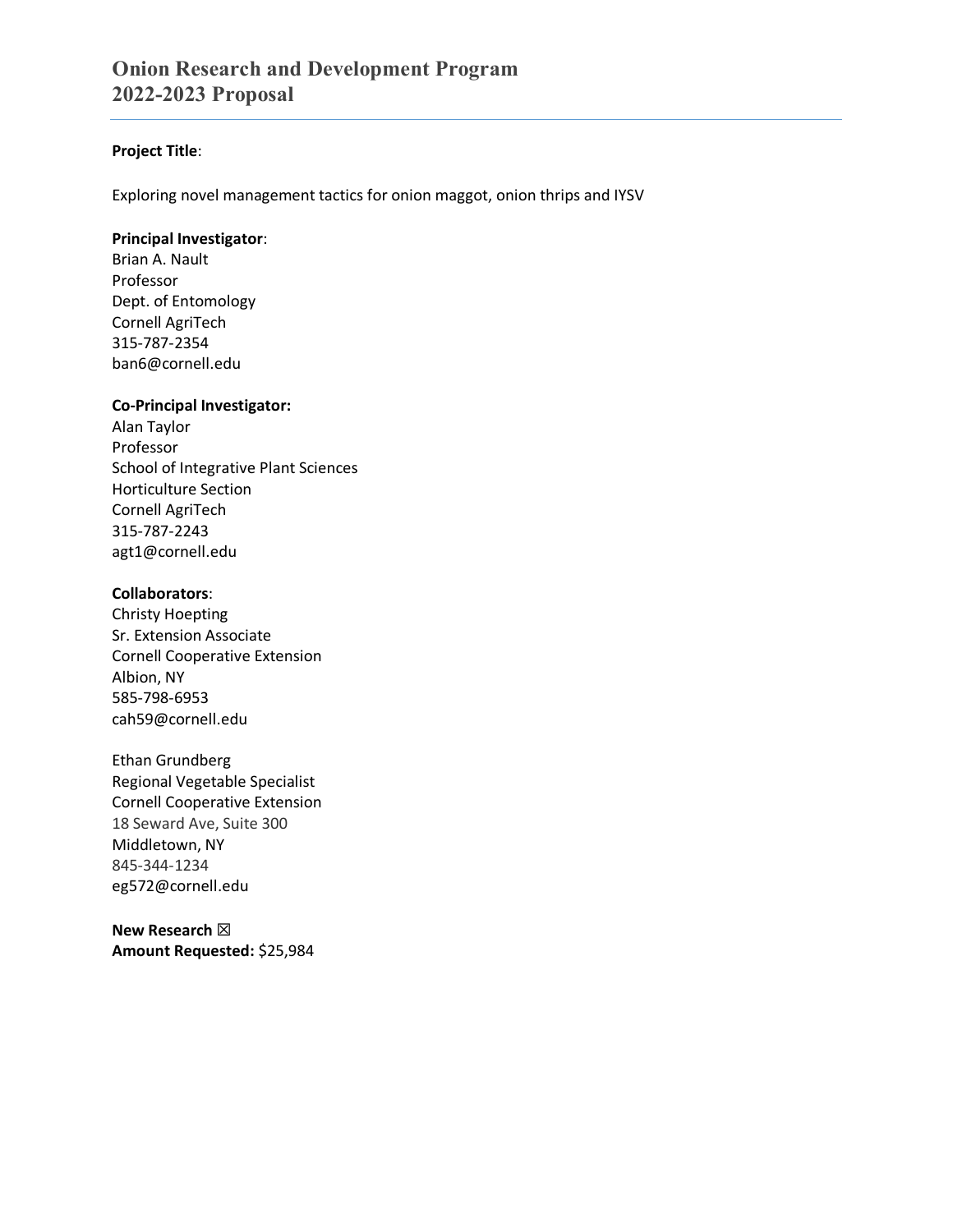# **Is this a duplicate submission to another entity Yes □ No ⊠**

- If funding is also being sought from other sources to support the proposed project is it
- Full Funding  $\Box$  Partial Funding  $\boxtimes$
- **Indicate the following:**

Source: **Federal Capacity Funds (FCF)(Cornell Hatch Project) (\$180,000 over 3 years)** Amount: FCF funds will partially support a graduate student who will study onion maggot ecology and management (research not outlined here) as well as funding for CCE educators, Hoepting and Grundberg, who will conduct onion seed treatment trials (research described herein). This ORDP proposal seeks funds for Alan Taylor's program to treat onion seeds with insecticides because no funding was allocated for seed treating in the FCF project.

## **Project Summary:**

Onion maggot and onion thrips are the most important pests of bulb onions in New York. Iris yellow spot virus (IYSV), which is transmitted by onion thrips, is causing severe Iris yellow spot (IYS) disease epidemics in the Elba muck. This year, management of IYSV was added as a high priority for the ORDP. Insecticide use is the most effective tactic for managing maggots and thrips and reducing the incidence and severity of IYS disease; however, there are some onion fields where onion maggot, onion thrips and IYS disease have not been effectively managed using the very best insecticides available. The goal of this proposal is to evaluate new products and approaches for managing onion maggot, onion thrips and IYS disease.

**Onion maggot**. The FarMore FI500 seed treatment package (Regard SC + Cruiser 5FS + fungicides) has been the industry standard for the past decade. However, beginning later next year, Syngenta will no longer offer FarMore FI500 that contains Regard SC. Rather, Trigard OMC will replace Regard SC in the FarMore FI500 package (=Trigard OMC + Cruiser 5FS + fungicide seed treatments). Currently, it is uncertain whether or not Corteva, the manufacturer of spinosad (= active ingredient in Regard SC), will offer spinosad as an onion seed treatment in the future. The potential loss of Regard SC seed treatment and the recent loss of chlorpyrifos in New York creates the need for identifying new active ingredients for onion maggot control as soon as possible. We propose to evaluate new and existing insecticides from BASF and other companies as seed treatments in 2022. All studies will be conducted in commercial onion fields in Orange, Orleans, Oswego and Wayne Counties on farms where onion maggot has been a problem. This project will be conducted by Nault, Taylor, Hoepting, Grundberg, a research technician, a temporary research technician, and onion growers who permit us to do the research in their fields.

**Onion thrips**. Thrips are generally controlled effectively following a season-long sequence of insecticides that are applied based on action thresholds, but outbreaks continue to occur and IYS disease epidemics are getting worse. Adult thrips infected with IYSV are now likely overwintering within and adjacent to onion fields. In the spring, adults emerge and are likely colonizing and spreading IYSV during the first half of the season. Movento/Senstar are applied first in the insecticide sequence for thrips control and their long residual activity typically permits a gap of two weeks before the next insecticide is needed in mid- to late July. Because Movento/Senstar are not very effective against thrips adults, the stage that transmits IYSV, the onion crop may be particularly vulnerable to IYSV through mid- to late July. An approach that focuses on early-season adult control should be evaluated to determine if this will reduce overall levels of IYS disease in the field. For onion thrips and IYS disease control, new and existing insecticides will be evaluated as foliar sprays to control thrips adults. This research will be conducted in both small-plot studies and in large field trials in the Elba Muck on farms where onion thrips and IYS disease have been a problem. This project will be conducted by Nault, Hoepting a research technician, a temporary research technician, and an onion grower who is willing to host this trial.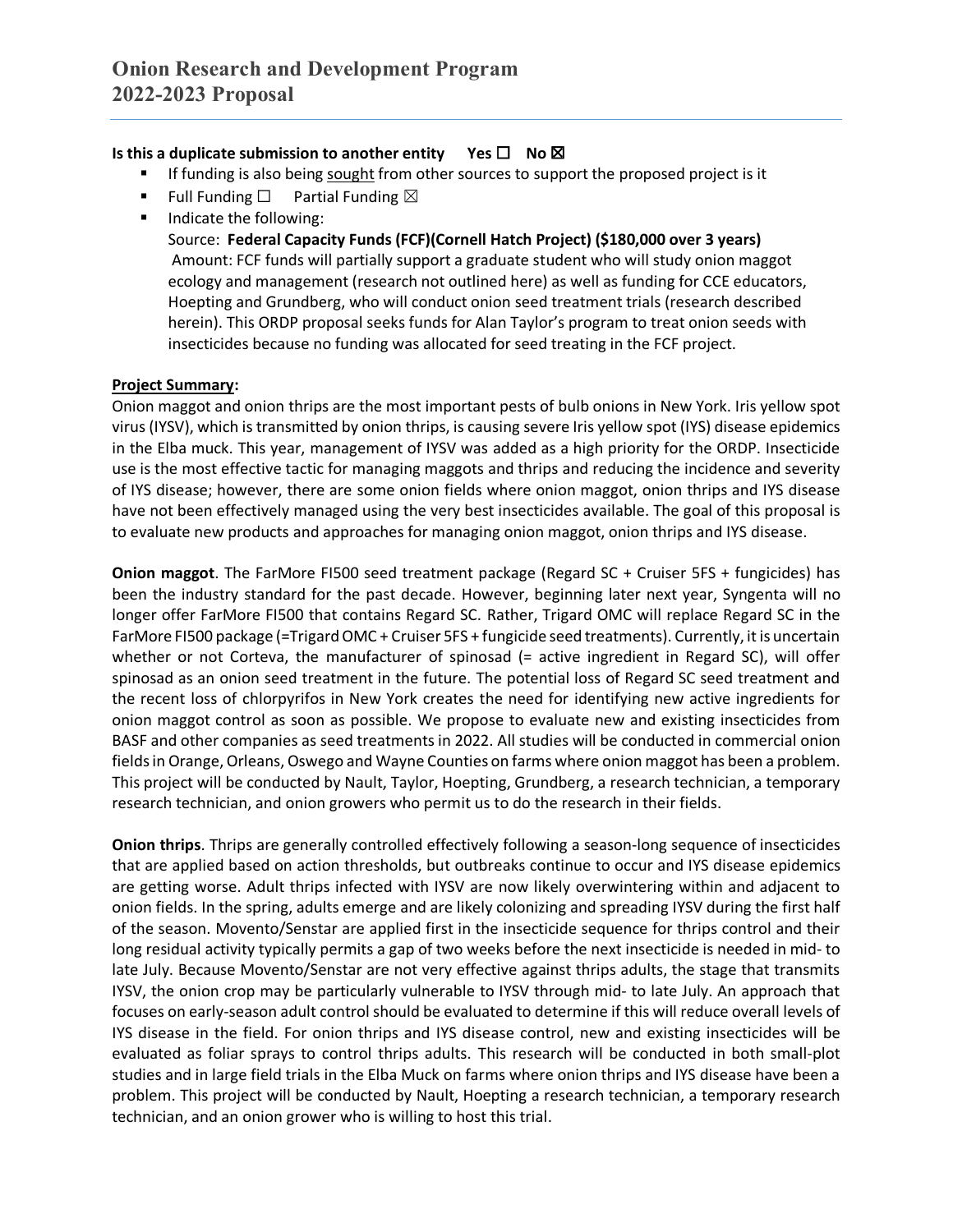In addition to using insecticides to manage thrips and IYS disease, research is needed to evaluate commercially available onion cultivars that may be less vulnerable to both thrips and IYS disease. In 2021, Hoepting conducted a field trial designed to evaluate the sensitivity of various onion cultivars to bacterial bub rot. She also took data on thrips damage. Preliminary results indicated that thrips feeding damage generally increased as days to maturity of the cultivars decreased. However, there was a cultivar in each maturity class that stood out has having more thrips feeding damage than the others. For example, Trailblazer, Braddock and Red Wing had more thrips damage in the early, main and late maturity classes, respectively, than the other entrees. Crockett (118 days) had the least thrips feeding damage in the trial. There is a need to repeat this onion cultivar trial in 2022 to identify cultivars that may be less vulnerable to thrips damage and IYSV.

**Outreach**. Results of this project will be presented virtually and/or in person (depending on COVID-19 restrictions) at onion grower meetings (e.g., Empire State Producers EXPO, Orange County Onion School, Oswego County Twilight Meeting and Elba Muck Twilight Meeting) and provided on Nault's website. Information also will be shared via CCE newsletter articles

Desired and realistic outcomes of this project will be significant advancements in both maggot, thrips and IYS disease management. This project will directly serve the 50+ onion growers throughout New York, but also serves the public who desires more sustainable pest management practices and that provide food security.

## **Objectives:**

- 1. To evaluate novel insecticide seed treatments to manage onion maggot
- 2. To determine if foliar insecticide applications made during the first half of the season will reduce overall adult thrips densities and IYS disease levels later in the season
- 3. To evaluate the performance of commercially available onion cultivars for tolerance against onion thrips and IYS disease.

## **Organizational Capacity:**

**Brian Nault** (PI) – Will organize and lead this project. Equipped with field-based and lab-based resources required to execute the research proposed herein. Connected with growers and their fields to conduct the research. Results will be presented at grower meetings and also will be posted on the website [http://nault.entomology.cornell.edu/.](http://nault.entomology.cornell.edu/)

**Alan Taylor** (Co-PI) – Decades of experience studying seed science and technology, including onion seed treatments for insect and disease control. Will treat onion seeds with insecticides using equipment in his lab for the maggot studies.

**Christy Hoepting** (Collaborator) – Will assist Nault in coordinating and conducting most of the field experiments in the Elba Muck that are outlined in this proposal. She has over 20 years of experience working on onion insect pest management.

**Ethan Grundberg** (Collaborator) – Will assist Nault in coordinating and conducting the onion maggot control experiment in Orange County. He has many years of experience working on onion insect pest management.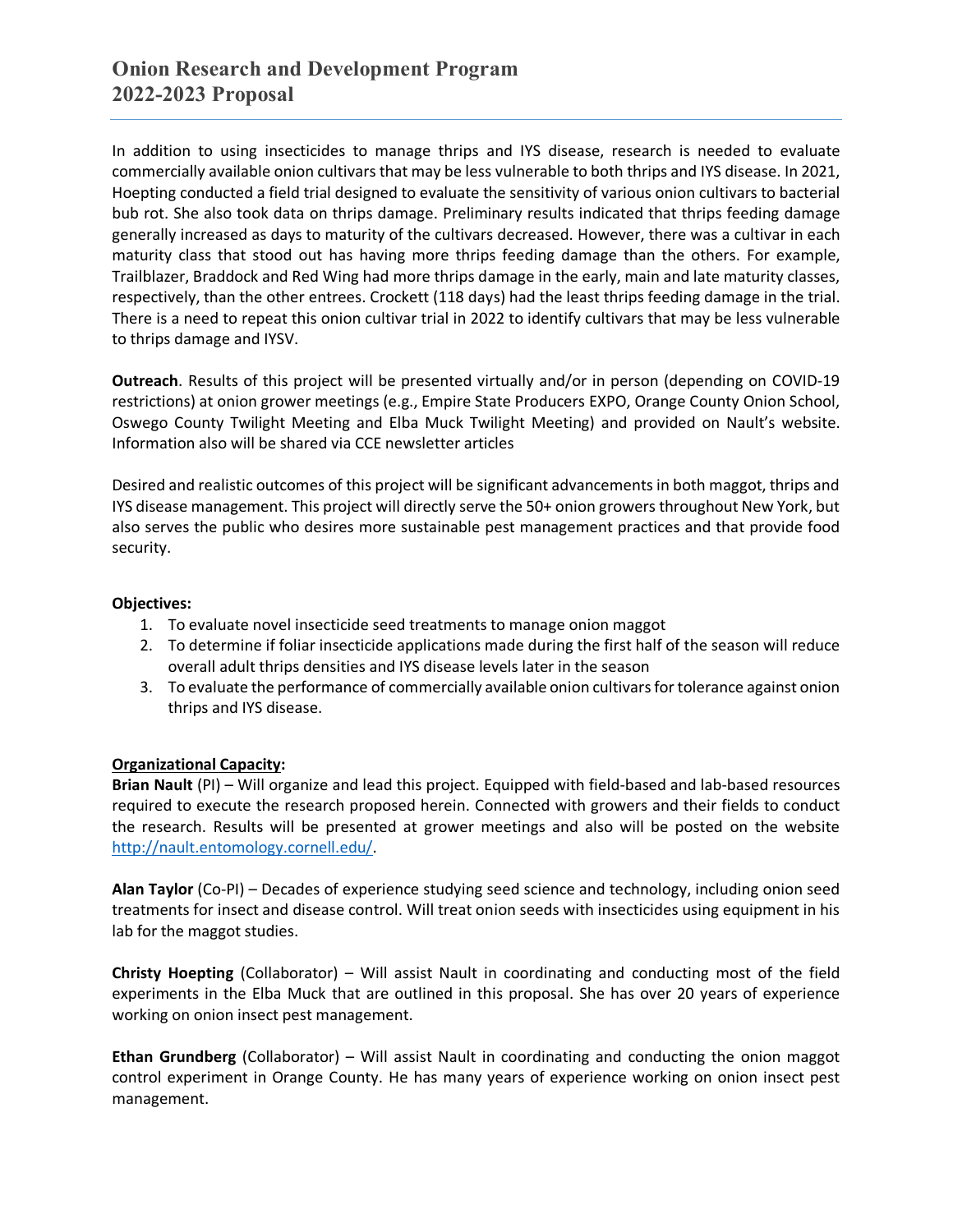# **Objective 1:**

To evaluate insecticides delivered as seed treatments to manage onion maggot

# **Task 1.1**

Now that chlorpyrifos is no longer an option for onion maggot control in New York and the potential loss of Regard SC seed treatment, efforts to identify new active ingredients for maggot control is more important than ever. In this experiment, efficacy of a new active ingredient from BASF and possible new ones from other companies delivered as seed treatments will be compared with currently available onion seed treatment packages (i.e., FarMore FI500 and FarMore FI500 that contains Trigard rather than Regard) to control onion maggot. Multiple rates of these new active ingredients will be examined to determine the lowest rate that provides the highest level of maggot control. Seeds will be treated by Alan Taylor in his lab at AgriTech.

This trial will be conducted on two farms in each of Orange, Orleans, Oswego and Wayne Counties with a known high infestation of onion maggot. The experiment will include the following treatments: No insecticide, FarMore FI500, FarMore FI500 with Trigard OMC, Regard SC, Trigard OMC, BASF's new active ingredient at multiple rates, and other active ingredients or formulations of spinosad to be identified later. All seeds, including those without insecticides, will be treated with EverGol Prime and fungicides in the FarMore 300 package to protect plants from onion smut and other seedling diseases. Trials will be planted in April and maintained by Nault, Hoepting and Grundberg. Plots will be 2.5ft wide x 25ft long and contain two rows of onions. Treatments will be arranged in a randomized complete block design and each treatment will be replicated 5 times. The number of plants wilting and dying from first-generation onion maggot feeding will be recorded at least one time per week from late-May until early July. Before the second-generation emerges, a final plant stand count will be taken in all plots. Percentage of plants killed by maggots will be determined by dividing the number of plants killed by maggots by the sum of plants killed by maggots plus the number of plants remaining during the final stand count and then multiplied by 100. Data will be analyzed using a mixed model ANOVA with treatment as a fixed effect and replication as a random effect. Treatment means will be compared using a Tukey-Kramer pairwise comparison test at *P*<0.05.

# **Performance Measure 1.1.1**

We expect to identify the most effective insecticides and the best rates of these insecticides that will effectively protect the onion crop from onion maggot damage. Because onion maggot pressure is anticipated to be high at most locations, treatments with less than 10% maggot damage will be considered commercially acceptable.

# **Objective 2:**

To determine if foliar insecticide applications made early in the season will reduce overall adult thrips densities and IYS disease levels later in the season

# **Task 2.1**

Small-plot field experiment targeting adult control. Movento and Senstar (spirotetrmat) are systemic and highly effective against onion thrips larvae, but much less effective against adults. Movento and Senstar are usually the first insecticides applied during the season to manage thrips infestations and their use occurs no earlier than mid- to late June. Typically, after two weeks of Movento and Senstar applications (late June through mid-July), a different insecticide is used that likely has better control of adults. The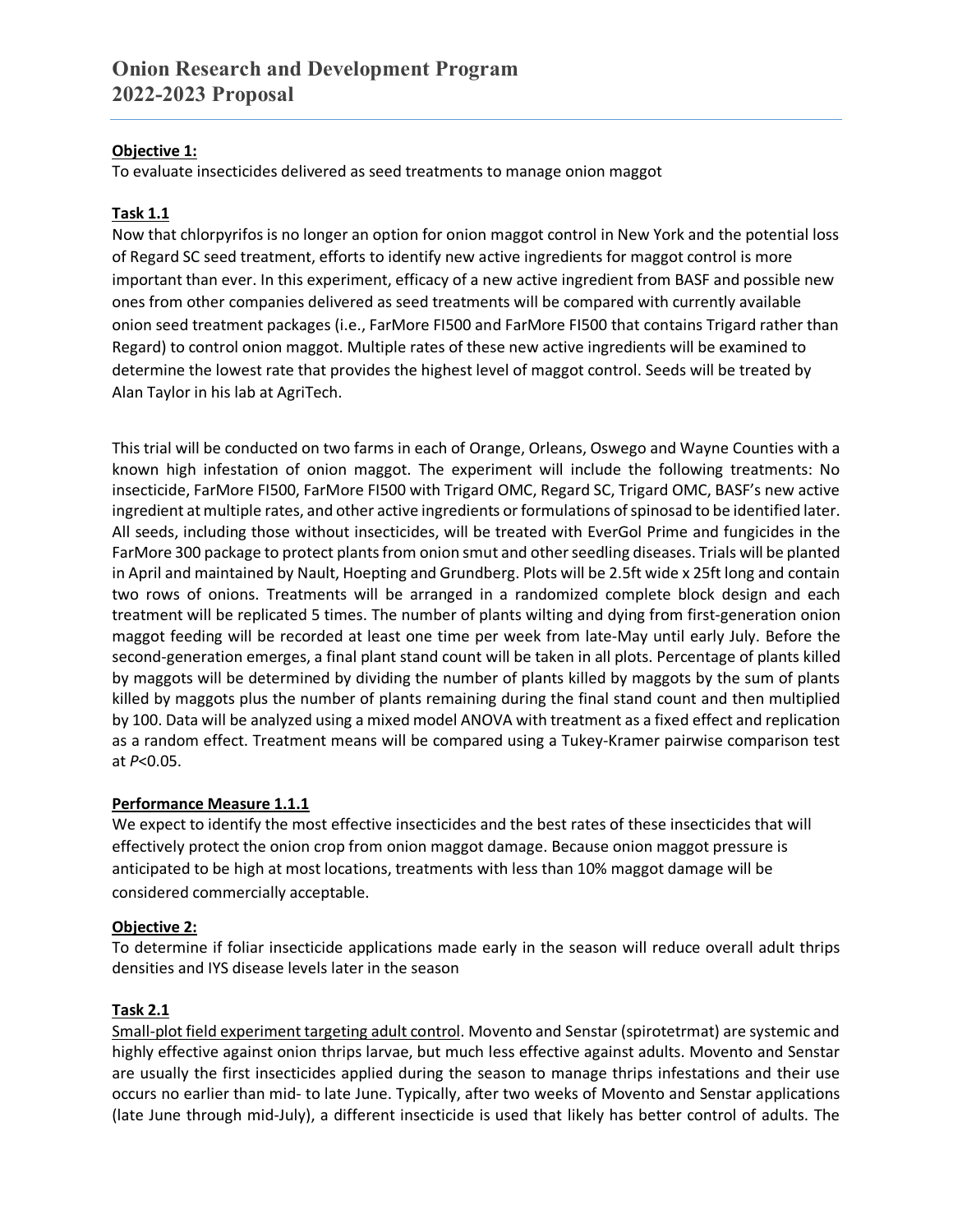consequence of this strategy is that the onion crop may be vulnerable to attack by viruliferous adults from mid-June through mid-July. Therefore, insecticides that are highly effective against adult onion thrips must be identified. To date, most of the information collected on onion thrips control using insecticides has involved either larval counts only or a combination of adults and larval counts, not adults only.

This small-plot trial will be conducted in an onion field in the Elba Muck that will likely experience a high infestation of onion thrips adults. To ensure high thrips pressure, the trial will be located in a mid- to late maturing field adjacent to an early maturing transplanted field because adults in the early transplants will migrate from that crop as it matures into the adjacent later maturing field. This experiment will include the following treatments: No insecticide, lambda-cyhalothrin (Lamcap II), methomyl (Lannate LV), lambda-cyhalothrin (Lamcap II) + methomyl (Lannate LV), spinetoram (Radiant SC), cyantraniliprole (Exirel), abamectin (Agri-Mek), abamectin + cyantraniliprole (Minecto Pro), Syngenta's newest active ingredient isocycloseram (Plinazolin), and azadiractin + pyrethrin (Azera). The onion field will be established by the cooperating grower who will likely transplant the crop in April or early May. Plots will be 5ft wide x 15ft long and contain four rows of onions; plots will have a 5 ft buffer of onions within rows. Treatments will be arranged in a randomized complete block design and each treatment will be replicated 4 times. Treatments will be applied using a CO2–pressurized backpack sprayer and boom equipped with four, flat-fan nozzles (XR11002) calibrated to deliver 30 gallons per acre at 40 psi. Three or four weekly insecticide applications will be made to ensure that we capture a high influx of adults from a nearby earlymaturing transplanted field, like Highlander. One week after each application, the number of adult thrips (plus larvae counted separately) will be visually recorded from 15 plants per plot. Statistical analyses will be conducted as described in Objective 1.

# **Performance Measure 2.1.1**

We expect to identify multiple insecticides that will have a high level of activity against onion thrips adults.

## **Task 2.2**

Large field experiment targeting control of thrips adults and IYS disease. The purpose of this experiment is nearly identical to the one described in Task 2.1, but also includes testing onions for IYSV and IYS disease. This large field experiment will be conducted in multiple onion fields in the Elba Muck where high infestations of onion thrips and high levels of IYS disease have commonly occurred. This experiment will include two treatments: 1) insecticide applications based on the onion thrips management program (= weekly scouting, action thresholds and a prescribed season-long sequence of insecticides), and 2) insecticide applications based on the onion thrips management program supplemented with weekly insecticide applications targeting thrips adults early in the season (prior to and during the period Movento/Senstar are applied). The early-season insecticide applications will begin at first detection of thrips or in early June, whichever comes first, and then extend through mid-July (n= 4-5 sprays). Based on our best guess, a tank mix of Lamcap + Lannate LV at maximum labeled rates will be used during this time. All applications will be made by the cooperating grower. Four pairs of adjacent transplanted onion fields, which will be planted with the same variety and similar date, will be identified in the central region of the Elba Muck. One field within each pair will be randomly chosen to receive the additional treatments.

One week after each application, the number of adult thrips (plus larvae counted separately) will be visually recorded from 100 plants per field. Additionally, in each field in early July and prior to 50% lodging, 200 plants will be randomly sampled and then taken to the laboratory and evaluated for IYSV using DAS-ELISA. Additionally, severity of IYS disease from 200 plants will be visually assessed twice during the season, once mid season and the next around 10% lodging. Severity of symptoms on these plants will be made using a 0-12 scale. Percent leaf dieback per plant will be estimated as well. Crop stage including number of green leaves per plant, stage of bulbing, % tipburn or % leaf dieback, and % lodging will be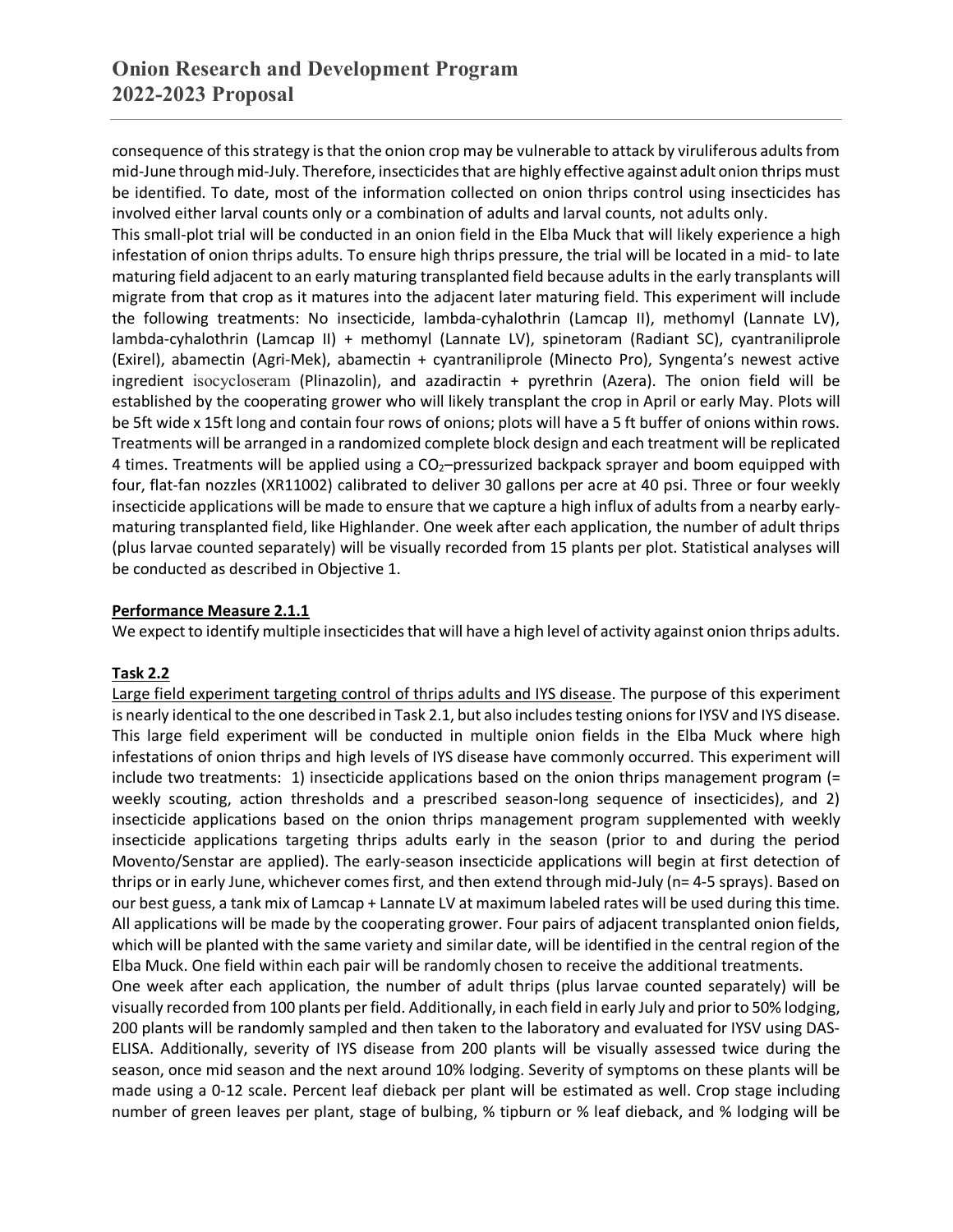recorded. Onion bulbs from 200 plants will be harvested and sorted by size and for culls, and each category counted and weighed. The percentage of bulbs with bacterial rot will be recorded as well. Data will be analyzed following the general procedure described in Task 1.1.

## **Performance Measure 2.2.1**

We expect that onion fields receiving the additional insecticide applications targeting onion thrips adults during the first half of the season will have lower thrips densities.

## **Performance Measure 2.2.2**

We expect that onion fields receiving the additional insecticides targeting onion thrips adults during the first half of the season will have much lower levels of IYSV and IYS disease.

## **Objective 3:**

To evaluate the performance of commercially available onion cultivars for tolerance against onion thrips, IYS disease and bacterial rot

# **Task 3.1**

Previous research by Christy Hoepting in 2020 revealed differences in the performance of commercially available onion cultivars against onion thrips feeding damage, IYS disease and bacterial rot. The purpose of this experiment is to repeat her study with measures of thrips densities. The trial will be located in the northern portion of the Elba muck in the same general location as previous variety trials.

This experiment will have two separate planting dates, one in early April and the other one month later. In each planting, there will be 16 entrees consisting of early, main and late-maturing cultivars. These cultivars have a range of plant characteristics that differ in plant architecture, leaf color and vigor. Plot size will be one bed (5 ft wide) x 30 ft long. Plots later will be bisected into sub-plots such that half will remain untreated (5 ft x 15 ft), while the other half will receive weekly applications of insecticides to create a "positive undamaged control" (5 ft x 15 ft). These "positive controls" will be treated initially with insecticides when there is approximately 1 thrips per leaf and then will continue weekly until 50% lodging. The sequence of products will loosely follow the onion thrips management program in which two weekly applications of Movento will be followed by two weekly applications of Minecto Pro, and then two weekly applications of Radiant (Exirel will be used after Radiant if needed). Applications will be made using a CO<sub>2</sub>-pressurized backpack sprayer and boom equipped with four, flat-fan nozzles (XR11002) calibrated to deliver 30 gallons per acre at 40 psi. All other pesticide inputs (herbicides and fungicides) will be applied over the entire test site.

Densities of onion thrips adults and larvae will be recorded separately every other week from 10 randomly selected plants per plot (untreated half only) until 50% lodging. Prior to excessive feeding injury by thrips, around the 5-7 leaf stage, plant characteristics will be evaluated. These will include visually rating plant architecture from upright to floppy leaves (1-10 scale), leaf color from green to blue (1-13 scale) and plant vigor (1-5 scale). Onion thrips feeding damage also will be evaluated prior to lodging for each cultivar. Damage will be estimated using a (1-10 scale) that considers the percentage of white foliage across each sub-plot (treated and untreated evaluated separately). At the same time, general plant height per plot will be recorded.

Severity of IYS disease will be visually assessed twice during the season, once mid season and the next around 10% lodging. Severity of symptoms will be made using a 0-12 scale and each sub-plot will be evaluated separately. Percent leaf dieback per plant will be estimated per plot at this time as well.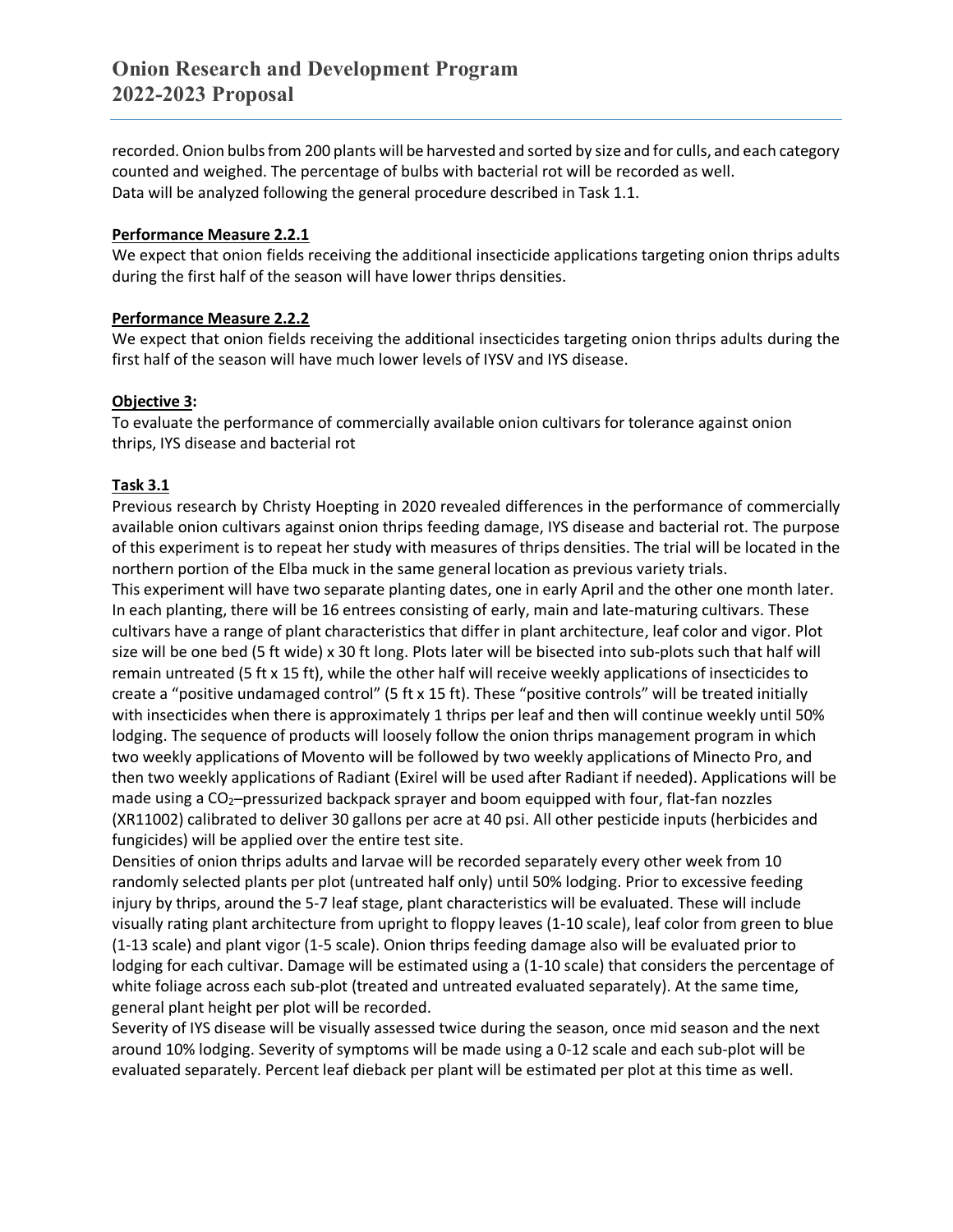Crop stage including number of green leaves per plant, stage of bulbing, % tipburn or % leaf dieback, and % lodging will be recorded per plot (treated and untreated separately) whenever data are collected per plot.

Prior to harvest, onion plants that have prematurely died will be visually estimated per plot (both treatments separately). Onion bulbs will be harvested from the middle 13 feet of the inner two rows per plot (~ 140-160 bulbs), sorted by size and for culls, and each category counted and weighed. The percentage of bulbs with bacterial rot will be recorded as well.

Data will be analyzed following the general procedure described in Task 1.1.

## **Performance Measure 3.1.1**

We expect that all onion cultivars in the first planting will have more thrips damage and IYS disease incidence and severity than those in the second planting.

## **Performance Measure 3.1.2**

We expect that onion cultivars in the insecticide-treated sub-plots will have minimal thrips densities, thrips damage and IYS disease compared with those in untreated sub-plots. Insecticide treatment will be more effective in cultivars that are more tolerant to thrips than susceptible ones.

## **Performance Measure 3.1.3**

We expect that there will be differences in thrips feeding damage, thrips densities and efficacy of insecticides among cultivars. We expect to identify cultivars that are susceptible and those that are tolerant to thrips feeding. With this information, growers will know which cultivars to avoid planting in thrips "hot spots" and which cultivars can endure thrips "hot spots".

## **Performance Measure 3.1.4**

We expect that there will be differences in IYS disease severity among cultivars. We intend to identify cultivars that are susceptible and those that are tolerant. This trial will provide an opportunity to further explore the relationship between thrips and IYS disease. For example, we may find that thrips density and/or feeding damage is not related to IYS disease expression. Thus, a cultivar that can tolerate high thrips pressure may not succumb to IYSV, or vice versa.

## **Performance Measure 3.1.5**

We expect there to be differences in incidence of bub rot among cultivars. This trial design will provide an excellent opportunity to explore the relationship between onion thrips and bulb rot (which currently is controversial).

## **Performance Measure 3.1.6**

We expect that cultivars that are tolerant to onion thrips and IYS disease will have significantly higher yields than those that are susceptible to onion thrips and IYS disease.

## **Outcome and Benefits Expected**:

Below is a brief comment concerning the expected outcome for the various objectives.

**Objective 1.** New insecticide seed treatments will limit onion maggot damage to less than 10%, which would be considered commercially acceptable under high maggot pressure. Insecticide options for onion maggot are limited and identification of new products would be economically important to the industry.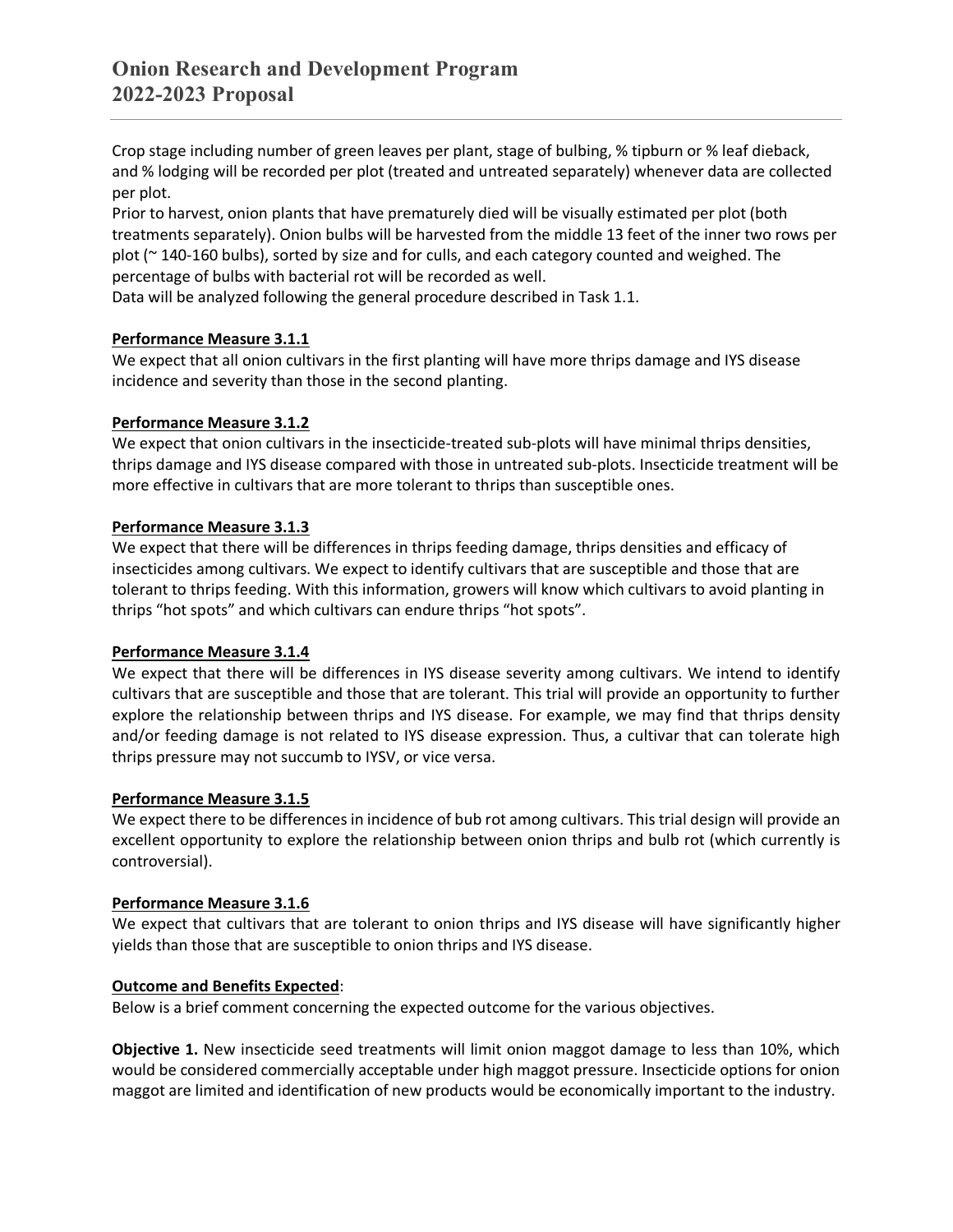**Objective 2.** Identifying the best thrips adulticides and then applying them during the first half of the season when viruliferous adults are likely colonizing onion fields should reduce thrips infestations and thereby reduce incidence and severity of IYS disease. While this approach increases the overall use of insecticides to manage this problem, we are hopeful that such an approach would only be needed where IYS has been a perennial problem. Increased bulb yields in fields where this approach is used will generate much greater profits, which will more than offset the cost of these additional insecticide applications.

**Objective 3.** Identifying specific onion cultivars that are less vulnerable to thrips feeding and damage, IYS disease and bacterial bulb rot will likely produce larger, higher-quality bulbs. This information will be invaluable for the onion industry as maximizing profits is important for farm viability.

## **Accomplishments/Benefits to Date:**

See accompanying progress report by Nault for onion maggot management.

## **Research Experience Relevant to the Proposal**:

**Brian Nault (PI) -** Experience studying onion maggot and onion thrips biology and management in onion in New York for 20 years.

**Alan Taylor (Co-PI) –** Decades of experience studying seed science and technology, including onion seed treatments for insect and disease control.

**Christy Hoepting (Collaborator)** – Experience studying onion maggot and onion thrips management in onion for 25 years, the last 20 years in New York.

**Ethan Grundberg (Collaborator)** – Experience studying onion maggot and onion thrips management in onion for the past 10 years in New York.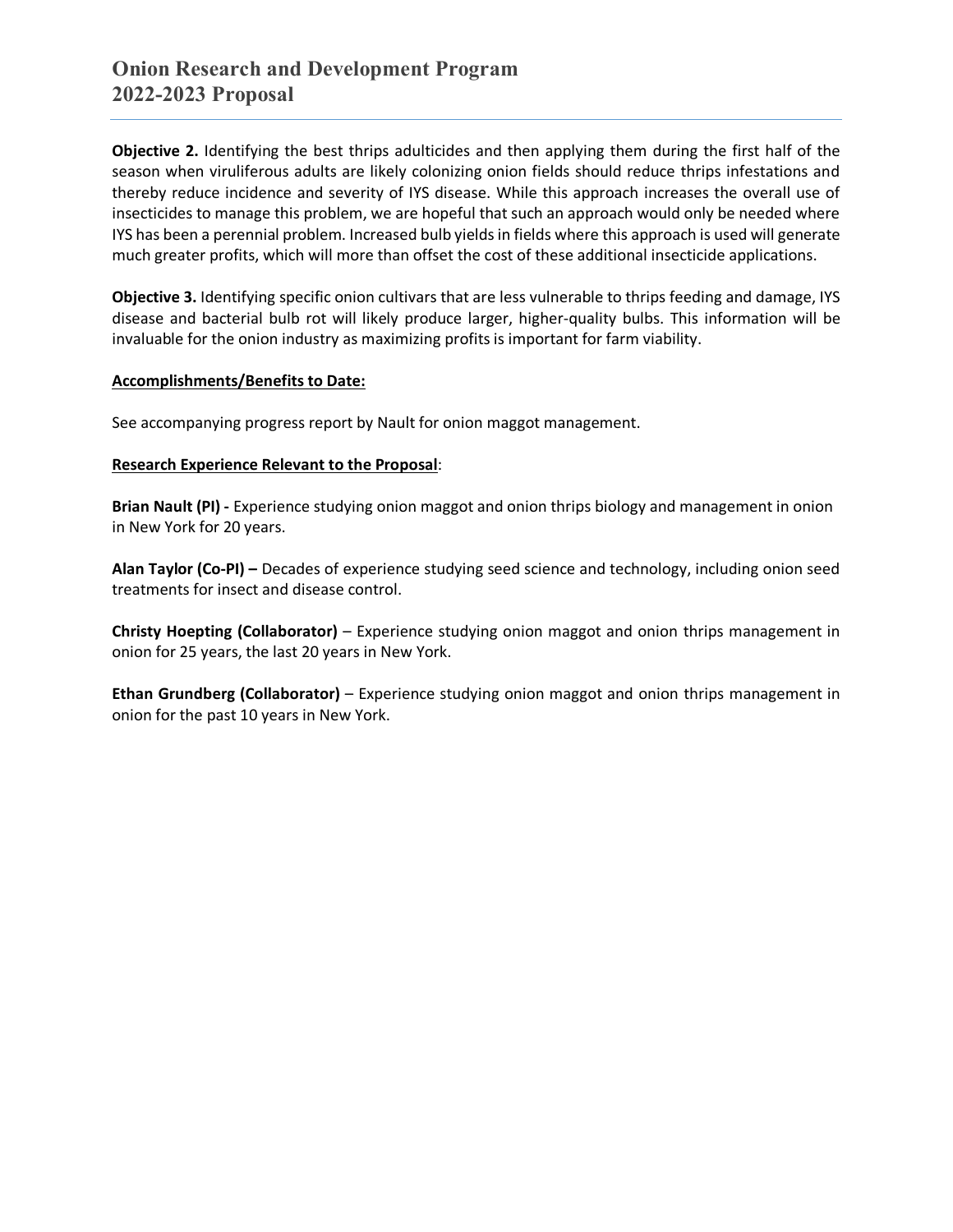# **Onion Research and Development Program 2022-2023 Proposal**

#### **Budget:**

| <b>SALARY</b>                                                 |                   |                            |                        |              |
|---------------------------------------------------------------|-------------------|----------------------------|------------------------|--------------|
|                                                               | <b>ANNUALIZED</b> |                            | <b>PERCENT OF</b>      |              |
| <b>POSITION TITLE (Exempt)</b>                                | <b>SALARY PER</b> |                            | <b>EFFORT</b>          | <b>TOTAL</b> |
|                                                               | <b>POSITION</b>   |                            | <b>FUNDED</b>          |              |
|                                                               | <b>HOURLY PAY</b> | <b>STANDARD</b>            | <b>NUMBER OF</b>       |              |
| <b>POSITION TITLE (non-Exempt)</b>                            | <b>RATE PER</b>   | <b>WORK HOURS</b>          | <b>WEEKS</b>           | <b>TOTAL</b> |
|                                                               | <b>POSITION</b>   | <b>PER WEEK</b>            | <b>FUNDED</b>          |              |
| Research Support Specialist III, Band G 10823 (Nault Program) | \$21.00           | 20                         | 26                     | \$10,920.00  |
| Temporary Technical Support, Unbanded 10986 (Nault Program)   | \$15.00           | 20                         |                        | \$3,600.00   |
| Research Technician IV, Band D, 10955 (Taylor Program)        | \$32.05           | 39                         |                        | \$5,000.00   |
| Subtotal                                                      |                   |                            |                        | \$19,520.00  |
| <b>TOTAL SALARY</b><br><b>SALARY TOTAL</b>                    |                   |                            |                        |              |
|                                                               |                   |                            |                        | \$19,520.00  |
| <b>OPERATING EXPENSES - TYPE/DESCRIPTION</b>                  |                   |                            |                        | <b>TOTAL</b> |
| Materials & Supplies - Field and lab supplies (Nault Program) |                   |                            |                        |              |
|                                                               |                   |                            |                        | \$500.00     |
| <b>Other Direct Expenses:</b>                                 |                   |                            |                        |              |
| Pesticides for large field trials (Nault Program)             |                   |                            |                        | \$2,000.00   |
|                                                               |                   | OPERATING EXPENSES - TOTAL |                        | \$2,500.00   |
|                                                               |                   |                            |                        |              |
| <b>OTHER EXPENSES - TYPE/DESCRIPTION</b>                      |                   |                            |                        | <b>TOTAL</b> |
| Indirect Costs - Direct Costs x 18%                           |                   |                            |                        | \$3,964.00   |
|                                                               |                   |                            | OTHER EXPENSES - TOTAL | \$3,964.00   |
|                                                               |                   |                            |                        |              |

Objective 1: \$5,000 Objective 2: \$10,000 Objective 3: \$10,000

## **Budget Justification:**

## **Salaries and Wages:\$19,520**

Research Technician III (Nault Program):Will assist in conducting all field experiments involving onion maggot and onion thrips including planting onions, making pesticide applications, maintaining field plots, sampling plants for IYSV, collecting and analyzing field data.

Temporary Technical Support (Nault Program):Will assist in data collection. Nault will write the reports.

Research Technician IV (Taylor Program): Will treat all onion seeds with single and combinations of insecticides and fungicides.

Nault will be responsible for coordinating the research outlined above. Taylor will be involved in all seed treatment trials and will evaluate seed treatments for potential toxicity, germination issues and root growth inhibition. **NOTE**: Hoepting and Grundberg will conduct onion seed treatment trials in their respective locations and funding from the FCF grant will support their activities.